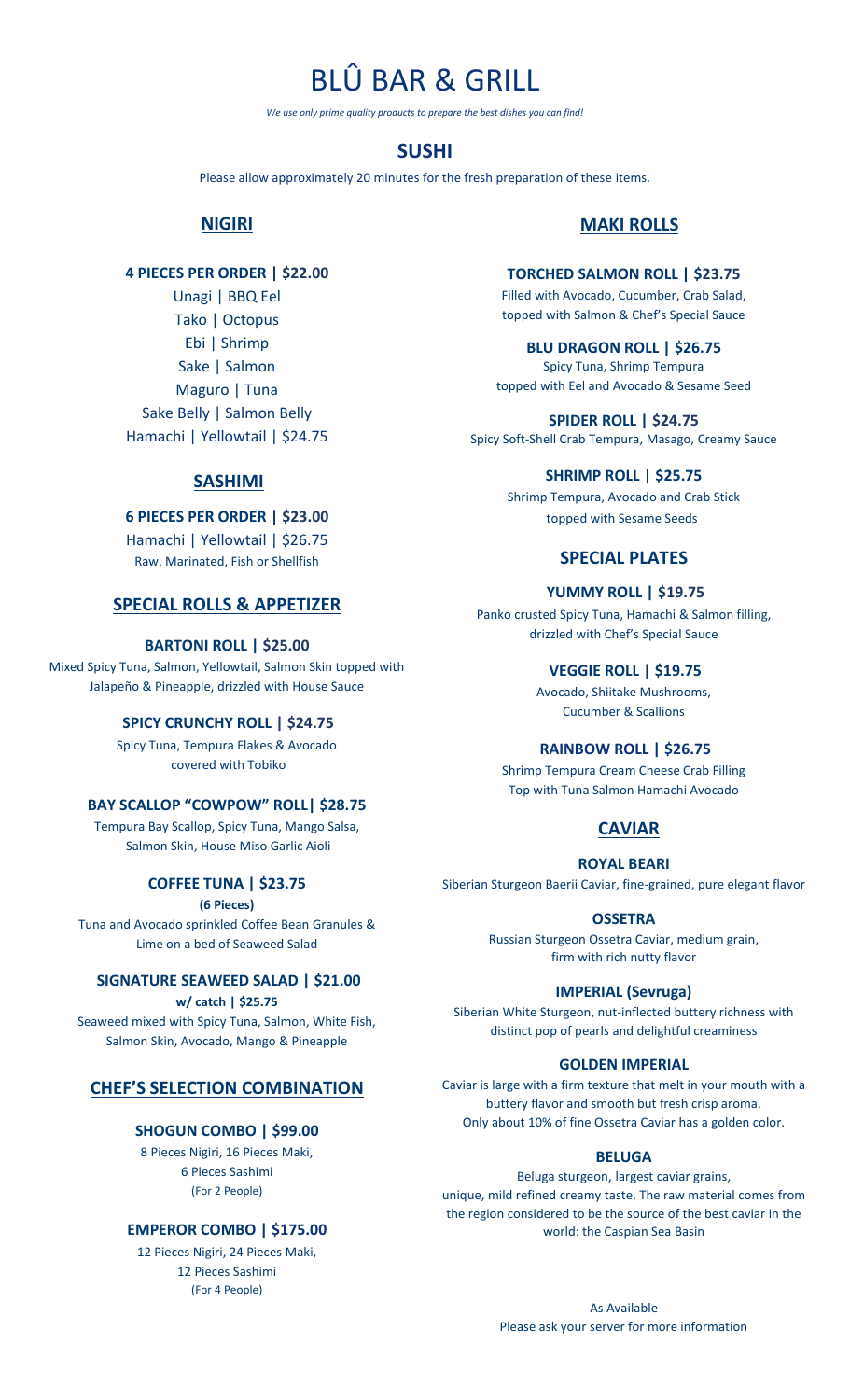# **APPETIZERS**

**BISTRO MUSSELS | \$26.75**

Garlic, Shallots, White Wine, Parsley, Cream & Garlic Bread

**GRILLED PORTOBELLO MUSHROOM | \$22.50 (v)** Baby Spinach, Creamiest Local Tucker's Goat Cheese

**TUNA TARTARE MARINATED SALMON SASHIMI | \$27.75** Avocado & Ponzu

**EGGPLANT PARMIGIANA | \$21.75**

Mozzarella, Basil & Tomato

**OYSTER ROCKERFELLER | \$27.00** Crispy Bacon, Spinach with a dash of Pernod served on a bed of Seaweed Salad, Hollandaise Sauce

> **ITALIAN PORK SAUSAGE | \$21.75** with Broccoli Rabe, Peppers & Onions

**BRICK OVEN GNOCCHI | \$23.75** Saffron Tomato Sauce, topped with Smoked Mozzarella

# **RAW BAR**

**OYSTERS IN SEASON ON HALF SHELL | \$7.00 EACH** Mignonette & Cocktail Sauce

**LARGE SHRIMP COCKTAIL | \$MARKETPRICE** Manhattan Cocktail Sauce

# **FUSION APPETIZERS**

**6 PCS GYOZA | \$22.00**

Seared Pork, Shrimp Dumplings

**3 GRILLED OYSTERS | \$22.00** Bacon Chips, Warm Butter, Scallions, Parmesan Cheese, Asparagus Tempura

**SHRIMP TEMPURA | \$24.00** Soy Sauce and Mirin Sauce

**WOK THAI CALAMARI | \$24.50** Stir-Fried Calamari, Sherry Peppers, Lemon Butter

**SICHUAN SALT PEPPER CALAMARI I \$24.50** Wok-Fried Onions, Garlic Pepper, 5 Spices served on a Bed of Lettuce

> **FRIED CALAMARI | \$23.00** served with Marinara Sauce

# **SOUP**

**JAPANESE MISO SOUP | \$17.75** Salmon, Shrimp, Shiitake Mushrooms, Wakame, Silky Bean Curd & Scallions

**SOUP OF THE DAY | \$15.75**

# **SALAD**

**CLASSIC CAESAR SALAD| \$20.75 (v)** 

Romaine Heart Lettuce, Parmesan Cheese, Garlic Croutons

**FRESH BEET SALAD | \$19.75**

Tucker's Goat cheese, Grapefruit & Artichokes

## **PEAR SALAD | \$20.75 (v)**

Arugula, Pickled Carrots, Cherry Tomatoes topped with Orange Segments, Spiced Walnuts, Parmesan Cheese, Honey Dijon Mustard Vinaigrette & Sesame Pastry

**BLUE CHEESE & BACON SALAD | \$19.75** Iceberg Lettuce, Blue Cheese Crumble, Bacon Chips

## **CAPRESE SALAD | \$23.75 (v)**

Vine Ripened Tomatoes with Mozzarella and drizzled with Basil Pesto Sauce

#### **BLU CHOPPED SALAD | \$19.75**

Lettuce, Onions, Walnuts, Apples, Chopped Eggs, Raisins, Leeks & Poppy Seed Dressing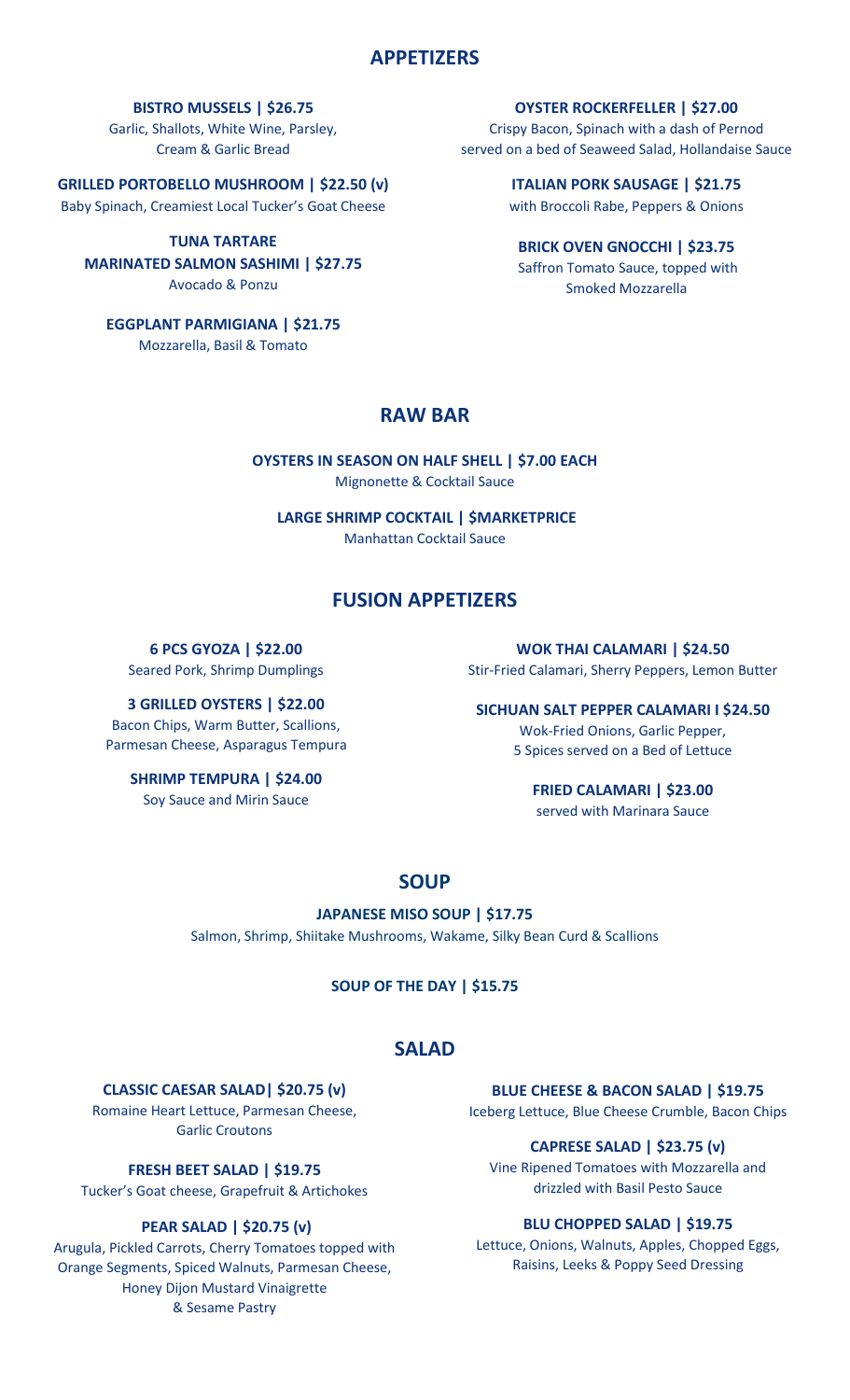# **HOME-MADE PASTA**

#### **BEEF RIB RAVIOLI | \$30.50**

Beef Regú, Light Barolo

## **RISOTTO DEL GIORNO | \$MARKETPRICE**

Chef Choice of the Day

#### **PAPPARDELLE BOLOGNESE | \$28.75**

Regú of Tomato Sauce, Freshly Ground Beef

## **SHRIMP LINGUINI FRA' DIAVOLA | \$49.75**

Spicy Tomato Garlic & White Wine

**SMOKED CHEESE RAVIOLONI | \$30.75** With Caponata of Roasted Pepper and Eggplant

**SEAFOOD SPAGHETTI | \$48.75** Mussels, Clams, Swordfish, Catch, Shrimps, Calamari, Tomato

Selected Gluten Free Pasta (Penne or Spaghetti) available upon request

# **PIZZA**

**CLASSIC MARGHERITA | \$19.75** Pepperoni add \$6.75

## **BLU CLASSIC | \$22.75**

Italian Sausage, Onions, Jalapenos, Mushrooms & Mozzarella

**MEAT LOVER CLASSIC | \$26.75** Pepperoni, Italian sausage, Ham, Bacon

Gluten Free Pizza available upon request – any style pizza

# **ASIAN**

**\*\* VEGETARIAN CURRY | \$30.75 (gf) (v)** Rice, Mango Chutney & Papadams

**\*\* SWEET N' SOUR CHICKEN | \$37.50**

Stir Fry with chunky Onions, Peppers, Pineapple & Green Peas

**\*\* HUNAN FRIED DUCK | \$45.75** Semi Boneless, Rice Wine, Hoisin Marinated Duck, Orange Plum

#### **SHRIMP PAD THAI | \$38.75**

Stir Fry Noodles, Shrimp, Asian Vegetables, Egg, Peanuts

**\*\* MONGOLIAN BEEF | \$41.75**

Scallions, Red Peppers, Snow-pea, Bok Choy, Bean Sprouts

# **\*\* CHILEAN SEA BASS | \$53.75**

Marinated with Miso & Scallions, Stir Fry Bok Choy, Shiitake Mushrooms

## **SALMON TERIYAKI | \$42.75**

Stir Fried Udon Noodles with Vegetables

*\*\*Served with Rice*